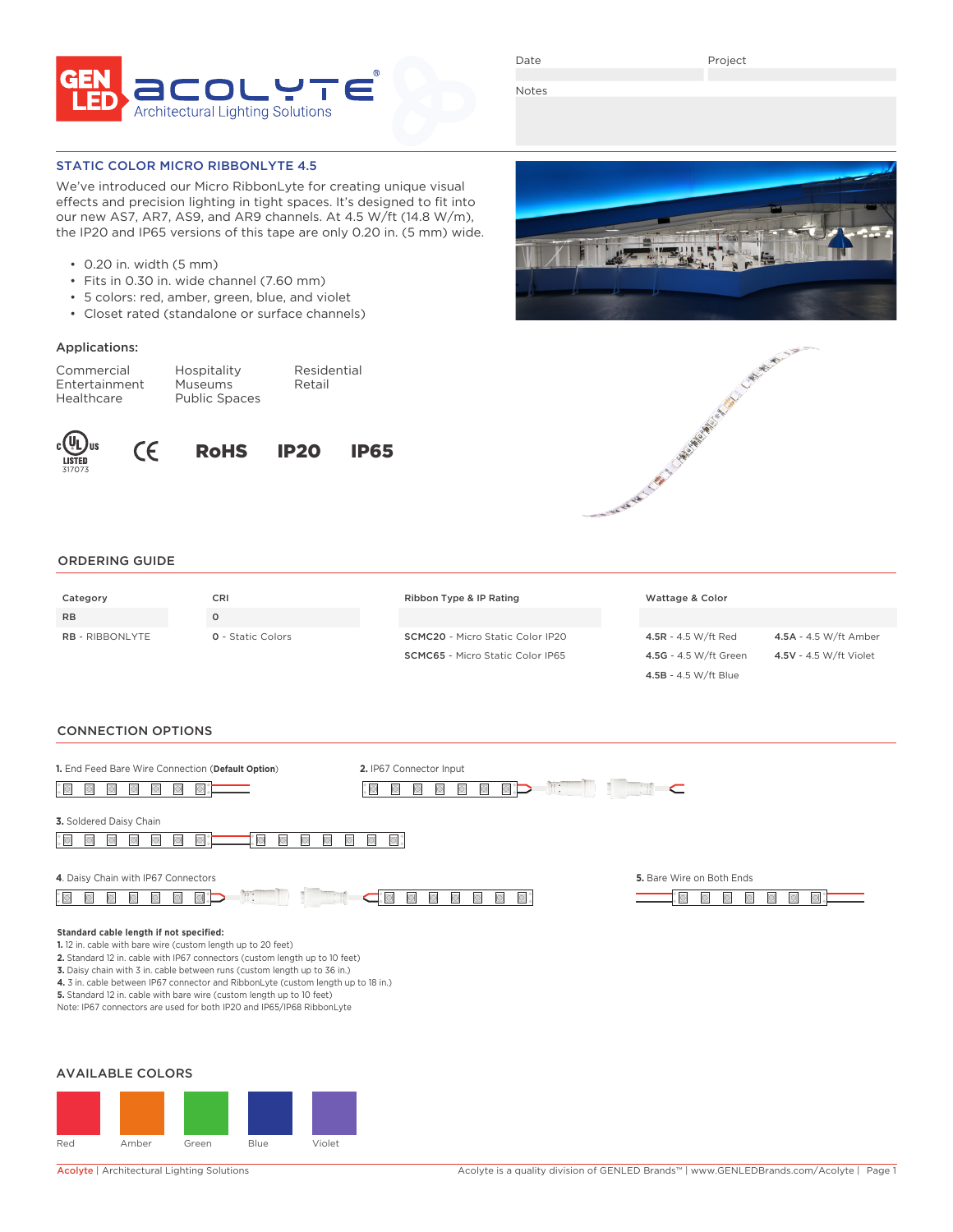

Height 0.1 in (2.5 mm)

## SPECIFICATIONS / DIAGRAM / USAGE GUIDELINES

|                              |                                 |                                               |                                                                                                                                                                                       | STATIC COLOR MICRO RIBBONLYTE 4.5                                                    |                                                                               |                                               |
|------------------------------|---------------------------------|-----------------------------------------------|---------------------------------------------------------------------------------------------------------------------------------------------------------------------------------------|--------------------------------------------------------------------------------------|-------------------------------------------------------------------------------|-----------------------------------------------|
| <b>Operating Voltage</b>     |                                 |                                               |                                                                                                                                                                                       | 24 V                                                                                 |                                                                               |                                               |
| <b>Power Consumption</b>     |                                 |                                               |                                                                                                                                                                                       | 4.5 W/ft (14.8 W/m)                                                                  |                                                                               |                                               |
| Current (mA) - 24V           |                                 |                                               |                                                                                                                                                                                       | 187.5 mA/ft (615 mA/m)                                                               |                                                                               |                                               |
| <b>LED Pitch</b>             |                                 |                                               |                                                                                                                                                                                       | 43 LEDs/ft (140 LEDs/m)                                                              |                                                                               |                                               |
| <b>Protection Rating</b>     |                                 |                                               |                                                                                                                                                                                       | IP20, IP65                                                                           |                                                                               |                                               |
| Dimming/Control              |                                 |                                               | ELV / MLV / 0-10 Volt / DMX / Lutron Hi-Lume 1% dimming LED drivers / DALI                                                                                                            |                                                                                      |                                                                               |                                               |
| <b>Operating Temperature</b> |                                 |                                               |                                                                                                                                                                                       | -40° F to 158° F (-40° C to 70° C)                                                   |                                                                               |                                               |
| Colors                       |                                 | Red                                           | Amber                                                                                                                                                                                 | Green                                                                                | <b>Blue</b>                                                                   | Violet                                        |
| Lumens                       |                                 | $117 \text{ Im/ft}$<br>$(383 \, \text{Im/m})$ | 82 lm/ft<br>$(269 \, \text{Im/m})$                                                                                                                                                    | 387 lm/ft<br>$(1270 \, \text{Im/m})$                                                 | 84 lm/ft<br>$(275 \, \text{Im/m})$                                            | $2.3 \text{ Im/ft}$<br>$(7.5 \, \text{Im/m})$ |
| LED Beam Angle               |                                 |                                               |                                                                                                                                                                                       | 120°                                                                                 |                                                                               |                                               |
| Lamp Life                    |                                 |                                               |                                                                                                                                                                                       | 50,000 Hrs                                                                           |                                                                               |                                               |
| Cuttable Length              |                                 |                                               |                                                                                                                                                                                       | 1.97 in (50 mm)                                                                      |                                                                               |                                               |
| <b>Constant Voltage</b>      |                                 |                                               |                                                                                                                                                                                       | $\checkmark$                                                                         |                                                                               |                                               |
| Lumens / Watt                |                                 | 26 lm/W                                       | 17 lm/W                                                                                                                                                                               | 83 lm/W                                                                              | 17 lm/W                                                                       | $1 \, \text{Im}/\text{W}$                     |
| Certifications               |                                 |                                               | UL 2108 Issued: 2016/06/17 Ed: 1 Rev: 2021/10/16 Low Voltage Lighting Systems.<br>Suitable for use in closets, compliant with NFPA® 70, NEC® Section 410.16 (A)(3) and 410.16 (C)(5). | CSA C22.2 No. 250.0, General Requirements for Luminaires.<br>ROHS compliant UL 2108. |                                                                               |                                               |
| Warranty                     |                                 |                                               |                                                                                                                                                                                       | IP20: 6 years, IP65: 3 years                                                         |                                                                               |                                               |
|                              |                                 |                                               |                                                                                                                                                                                       |                                                                                      |                                                                               |                                               |
| <b>24V DIMENSIONS</b>        | <b>Top View</b>                 |                                               |                                                                                                                                                                                       | Side View                                                                            | <b>Dimensions</b>                                                             |                                               |
| IP <sub>20</sub>             | CUTTABLE EVERY: 1.97 in (50 mm) |                                               |                                                                                                                                                                                       |                                                                                      | Width 0.20 in (5 mm)<br>Max Length* 28 ft (8.5 m)<br>Height 0.06 in (1.45 mm) |                                               |
| P65                          |                                 |                                               |                                                                                                                                                                                       | <u>aran</u>                                                                          | Width 0.20 in (5 mm)<br>Max Length* 28 ft (8.5 m)                             |                                               |

#### USAGE GUIDELINES

ie<br>E

- IP65 RibbonLyte are not field cuttable. All custom cuts and connections for these models must be performed at the factory to ensure waterproofing standards are met. Any modification of this on the field or by end user will result in a voided warranty.
- When installing this product take into account the surface temperature of the material this product is mounted to. Many building surfaces which are exposed to direct sunlight exceed the 70° C / 158° F maximum that our product is rated for. High risk locations like this should be avoided.
- Our IP65 can be used in wet, outdoor locations around swimming pools and spa tubs, but our products are not intended to be submerged in pools and fountains and do not carry UL676 certification to do so.
- Please refer to our RibbonLyte Proper Use Guide in our *Application Guide* for more information. Available for download at www.GENLEDBrands.com/Acolyte.
- Compatible with a wide variety of control products including the entire line of Lutron dimming systems.
- For use with Acolyte drivers, 0-10V dimming modules and interface controllers (DMXINF models).
- Use with non-Acolyte supplied drivers is not supported or warrantied.

CUTTABLE EVERY: 1.97 in (50 mm)

- Due to the nature of the product, RibbonLyte cuttable lengths are generally longer or shorter than the customer requested length. Unless specified, RibbonLyte is factory cut at the shorter cuttable point.
- We reserve the right to make changes to product lineup, specifications, design and finishes at any time without notice.

Acolyte does not warrant or represent that the information is free from errors or omission. The information may change without notice and Acolyte is not in any way liable for the accuracy of any information printed and stored or in any way interpreted or used.